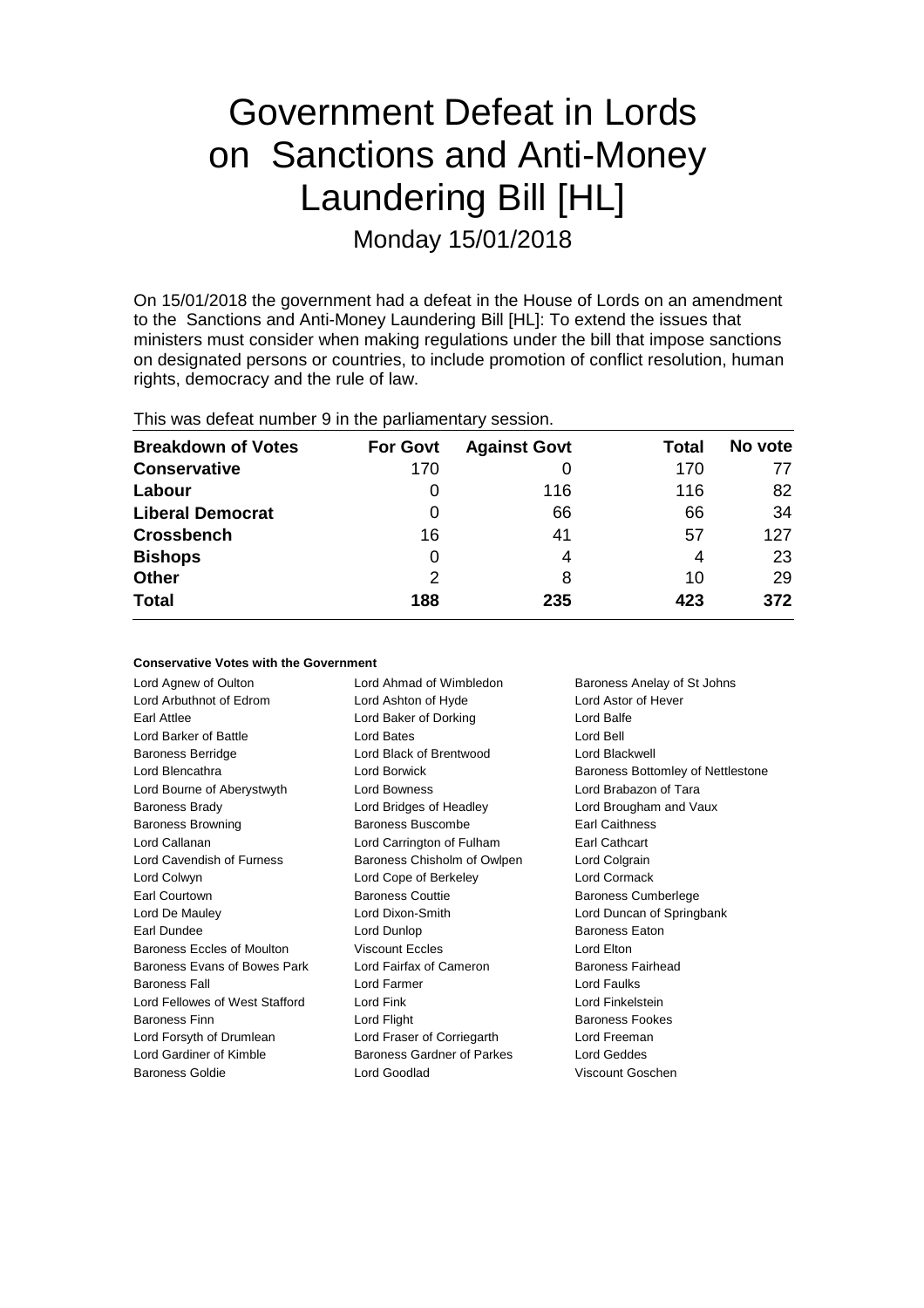Lord Young of Cookham Viscount Younger of Leckie

Lord Grade of Yarmouth Lord Griffiths of Fforestfach Lord Hague of Richmond Viscount Hailsham **Lord Hamilton of Epsom** Baroness Harding of Winscombe Lord Harris of Peckham **Lord Hayward** Baroness Helic Lord Henley **Lord Higgins** Lord Higgins **Lord Hill of Oareford** Lord Hodgson of Astley Abbotts Baroness Hodgson of Abinger Earl Home Lord Horam **Lord Howard of Rising** Earl Howe Lord Howell of Guildford Lord Hunt of Wirral Lord James of Blackheath Baroness Jenkin of Kennington Lord Keen of Elie Lord King of Bridgwater Lord Kirkham Lord Kirkhope of Harrogate Lord Lamont of Lerwick Lord Lang of Monkton Lord Lansley Lord Lawson of Blaby Lord Leigh of Hurley **Lord Lexden** Earl Lindsay Lord Lingfield **Lord Livingston of Parkhead** Lord Lucas Baroness Manzoor Lord Marland Lord McColl of Dulwich Baroness McGregor-Smith Lord McInnes of Kilwinning Baroness McIntosh of Pickering Lord Moore of Lower Marsh Baroness Morris of Bolton Lord Moynihan Lord Naseby Lord Nash Baroness Neville-Jones Baroness Neville-Rolfe Baroness Nicholson of Winterbourne Baroness Noakes Lord Norton of Louth **Lord O'Shaughnessy** Baroness O'Cathain Baroness Oppenheim-Barnes Lord Palumbo **Lord Polak** Lord Popat **Lord Porter of Spalding Corporation** Baroness Rawlings Baroness Redfern Lord Renfrew of Kaimsthorn Lord Ribeiro Viscount Ridley Lord Risby Lord Robathan Lord Rose of Monewden **Baroness Scott of Bybrook** Baroness Seccombe Earl Selborne **Lord Selsdon** Baroness Shackleton of Belgravia Lord Sherbourne of Didsbury Lord Shinkwin Lord Skelmersdale Lord Smith of Hindhead Lord Spicer Baroness Stedman-Scott Lord Sterling of Plaistow **Lord Strathclyde** Baroness Stroud Baroness Sugg **Lord Suri Lord Suri Lord Swinfen** Lord Taylor of Holbeach Lord Trefgarne Viscount Trenchard Lord Trimble Lord Tugendhat Viscount Ullswater Baroness Vere of Norbiton Baroness Verma Lord Wakeham Lord Wei **Baroness Wheatcroft** Lord Whitby Baroness Wilcox **Baroness Williams of Trafford** Baroness Wyld

**Conservative Votes against the Government**

### **Labour Votes with the Government**

### **Labour Votes against the Government**

Baroness Armstrong of Hill Top Baroness Bakewell **Baroness Lord Bassam of Brighton** Lord Berkeley **Baroness Blood** Lord Blunkett Lord Bradley Lord Brookman Lord Browne of Ladyton Lord Campbell-Savours Lord Carter of Coles Lord Cashman Baroness Chakrabarti Viscount Chandos Lord Christopher Lord Clark of Windermere Lord Clarke of Hampstead Lord Collins of Highbury Baroness Corston Baroness Crawley Lord Cunningham of Felling Lord Darling of Roulanish Lord Davidson of Glen Clova Lord Davies of Oldham Baroness Dean of Thornton-le-Fylde Baroness Donaghy Baroness Drake Lord Dubs Lord Evans of Watford Baroness Farrington of Ribbleton Lord Faulkner of Worcester Lord Foulkes of Cumnock Baroness Gale Lord Glasman **Baroness Golding** Baroness Goudie Lord Griffiths of Burry Port Lord Hain Viscount Hanworth Lord Harris of Haringey Lord Haughey Lord Haworth Baroness Hayter of Kentish Town Baroness Healy of Primrose Hill Baroness Henig

Baroness Adams of Craigielea Lord Adonis Lord Anderson of Swansea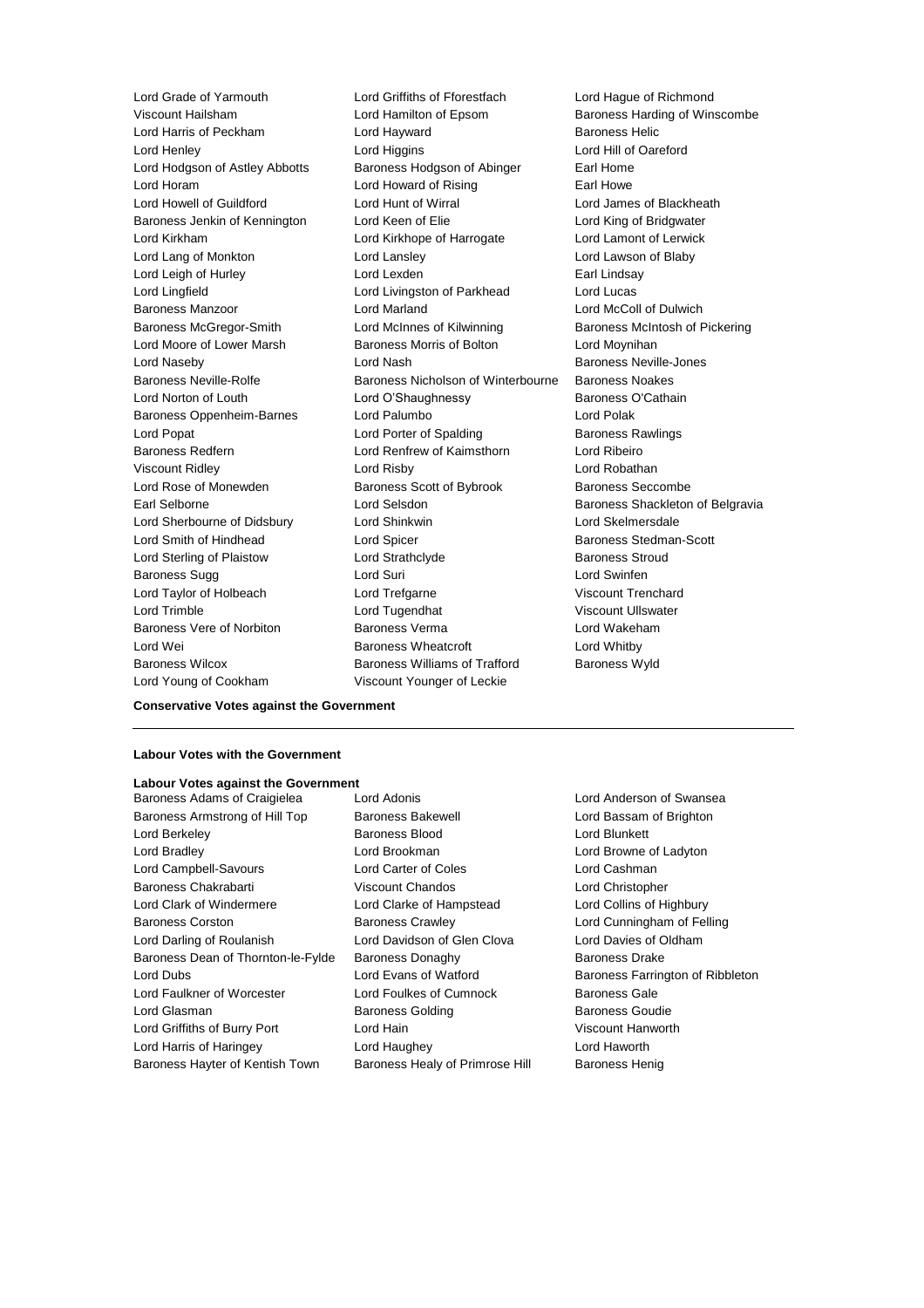Baroness Howells of St Davids Lord Hughes of Woodside Lord Hunt of Kings Heath Lord Hunt of Chesterton Lord Hutton of Furness Lord Irvine of Lairg Baroness Jones of Whitchurch Lord Jones Lord Jordan Lord Judd **Lord Kennedy of Southwark** Baroness Kennedy of Cradley Baroness Kennedy of The Shaws Baroness Kinnock of Holyhead Lord Knight of Weymouth Baroness Lawrence of Clarendon Lord Layard Lord Lea of Crondall Lord Leitch Lord Lennie Baroness Liddell of Coatdyke Lord Lipsey Baroness Lister of Burtersett Baroness Mallalieu Lord Mandelson Baroness Massey of Darwen Lord McAvoy Lord McConnell of Glenscorrodale Lord McKenzie of Luton Lord Mendelsohn Lord Monks **Baroness Morgan of Huyton** Lord Morris of Aberavon Lord Morris of Handsworth Baroness Morris of Yardley Lord O'Neill of Clackmannan Lord Patel of Bradford **Lord Pendry Community** Baroness Pitkeathley Baroness Primarolo **Baroness Prosser Baroness Prosser** Lord Reid of Cardowan Lord Richard Lord Rooker Lord Sawyer Baroness Sherlock Viscount Simon Baroness Smith of Basildon Lord Snape Lord Stevenson of Balmacara Lord Stone of Blackheath Baroness Taylor of Bolton **Baroness Thornton** Baroness Thornton **Lord Tomlinson** Lord Tunnicliffe **Lord Turnberg Lord Lord Watson of Invergowrie** Lord Watts **Lord West of Spithead** Baroness Wheeler Baroness Whitaker **Lord Whitty** Lord Whitty **Lord Williams** of Elvel

Baroness Hilton of Eggardon Lord Hollick Baroness Hollis of Heigham Lord Winston **Baroness Young of Old Scone** 

#### **Liberal Democrat Votes with the Government**

#### **Liberal Democrat Votes against the Government**

Lord Addington **Baroness Bakewell of Hardington** 

Lord Beith Baroness Benjamin Baroness Bowles of Berkhamsted Lord Bradshaw Baroness Brinton Baroness Burt of Solihull Lord Campbell of Pittenweem Lord Clement-Jones Lord Dholakia Baroness Doocey Baroness Falkner of Margravine Lord Fearn Baroness Featherstone Lord Foster of Bath Lord Fox Baroness Garden of Frognal Lord German **Earl Glasgow** Earl Glasgow Lord Goddard of Stockport Baroness Grender Baroness Hamwee Baroness Harris of Richmond Baroness Humphreys Lord Hussain Baroness Hussein-Ece Baroness Jolly Lord Jones of Cheltenham Lord Kirkwood of Kirkhope Baroness Kramer Lord Lee of Trafford Lord Lester of Herne Hill Baroness Ludford Lord Maclennan of Rogart Baroness Maddock Lord Marks of Henley-on-Thames Lord McNally Lord Newby Baroness Northover Lord Paddick Lord Palmer of Childs Hill Baroness Pinnock Lord Purvis of Tweed Baroness Randerson Lord Roberts of Llandudno Lord Rodgers of Quarry Bank Baroness Scott of Needham Market Lord Sharkey **Baroness Sheehan** Baroness Sheehan Lord Shipley **Lord Shutt of Greetland** Baroness Smith of Newnham Lord Stoneham of Droxford Lord Storey Lord Strasburger Lord Stunell Lord Taylor of Goss Moor Lord Teverson Lord Thomas of Gresford Lord Tope **Baroness Tyler of Enfield** Lord Wallace of Tankerness **Lord Wallace of Saltaire** Baroness Walmsley

Mandeville

#### Baroness Barker

#### **Crossbench Votes with the Government**

Viscount Colville of Culross Lord Craig of Radley Viscount Craigavon Lord Cromwell Lord Hope of Craighead Lord Jay of Ewelme Lord Loomba **Lord Luce** Lord Luce **Lord Powell of Bayswater** 

Lord Broers Lord Carey of Clifton Lord Chartres